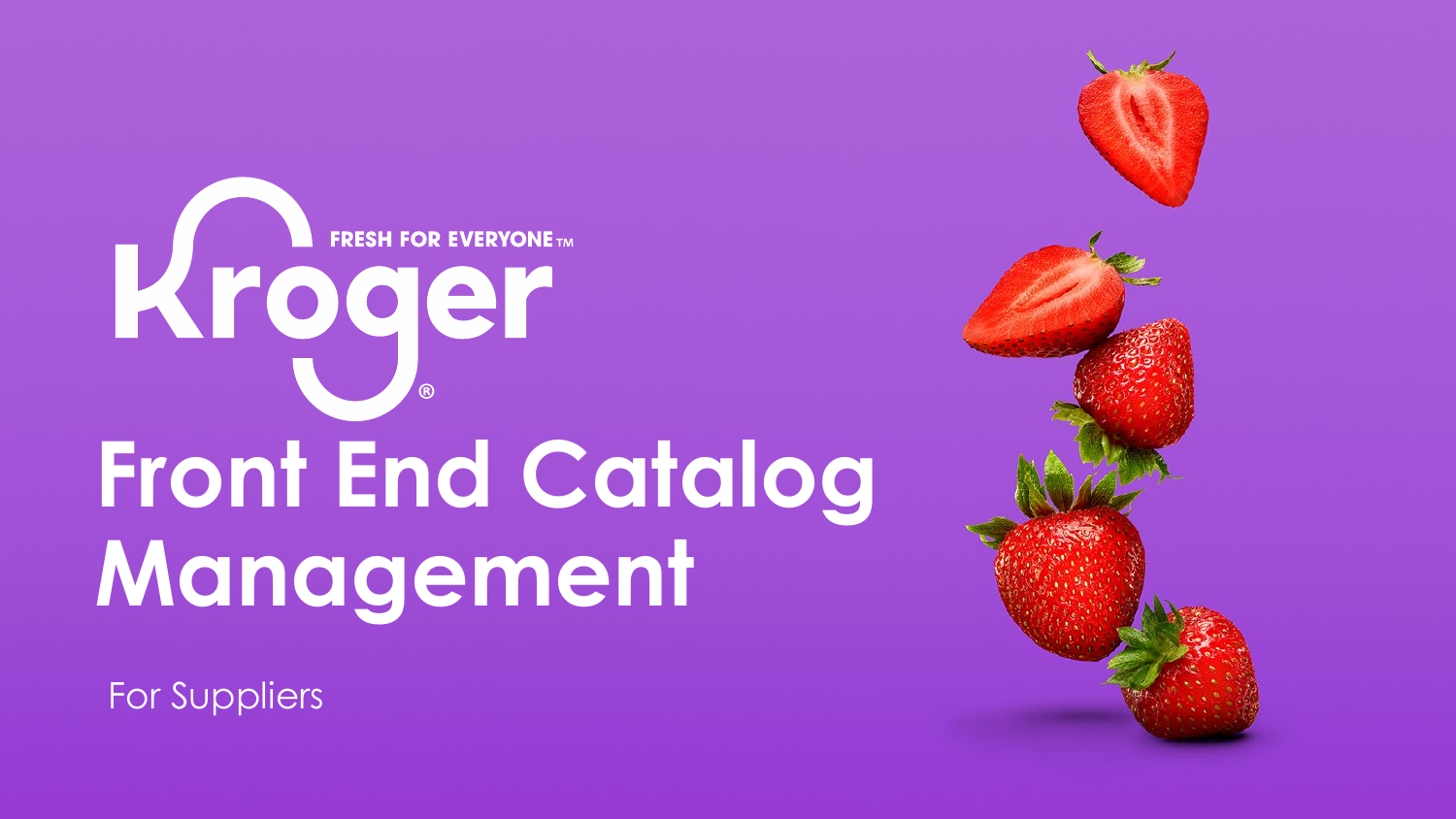# **Coupa Document Library**

- For questions regarding Coupa Functionality, visit the **Coupa Success portal** at the below address:
	- **<https://success.coupa.com/>**
- The following are links pulled from the **Coupa Success Portal** and are useful references for catalog management:
	- **[View and Manage Catalogs](https://success.coupa.com/Suppliers/For_Suppliers/Coupa_Supplier_Portal/Work_with_the_CSP/View_and_Manage_Catalogs)**
	- **[Create or Edit Catalog Items](https://success.coupa.com/Suppliers/For_Suppliers/Coupa_Supplier_Portal/Work_with_the_CSP/Create_or_Edit_Catalog_Items)**
	- **[Load Images for Catalog Items](https://success.coupa.com/Support/Docs/Core_Apps/Procurement/Catalogs_and_Items/Catalogs/Load_Images_for_Catalog_Items)**
	- **[Manage Users](https://success.coupa.com/Suppliers/For_Suppliers/Coupa_Supplier_Portal/Administer_the_CSP/02_Manage_Users)**

Kroger

- **[Supplier Item Availability](https://success.coupa.com/Support/Releases/31/New_Features/Core_Apps/Procurement/Supplier_Item_Availability)**
- Please Utilize the below link and file for direction that is Kroger specific and cannot be found in the **Coupa success portal:**
	- **[Supplier Catalog Management Guide](https://www.thekrogerco.com/wp-content/uploads/2021/03/Supplier-Catalog-Management-Guide.xlsx)**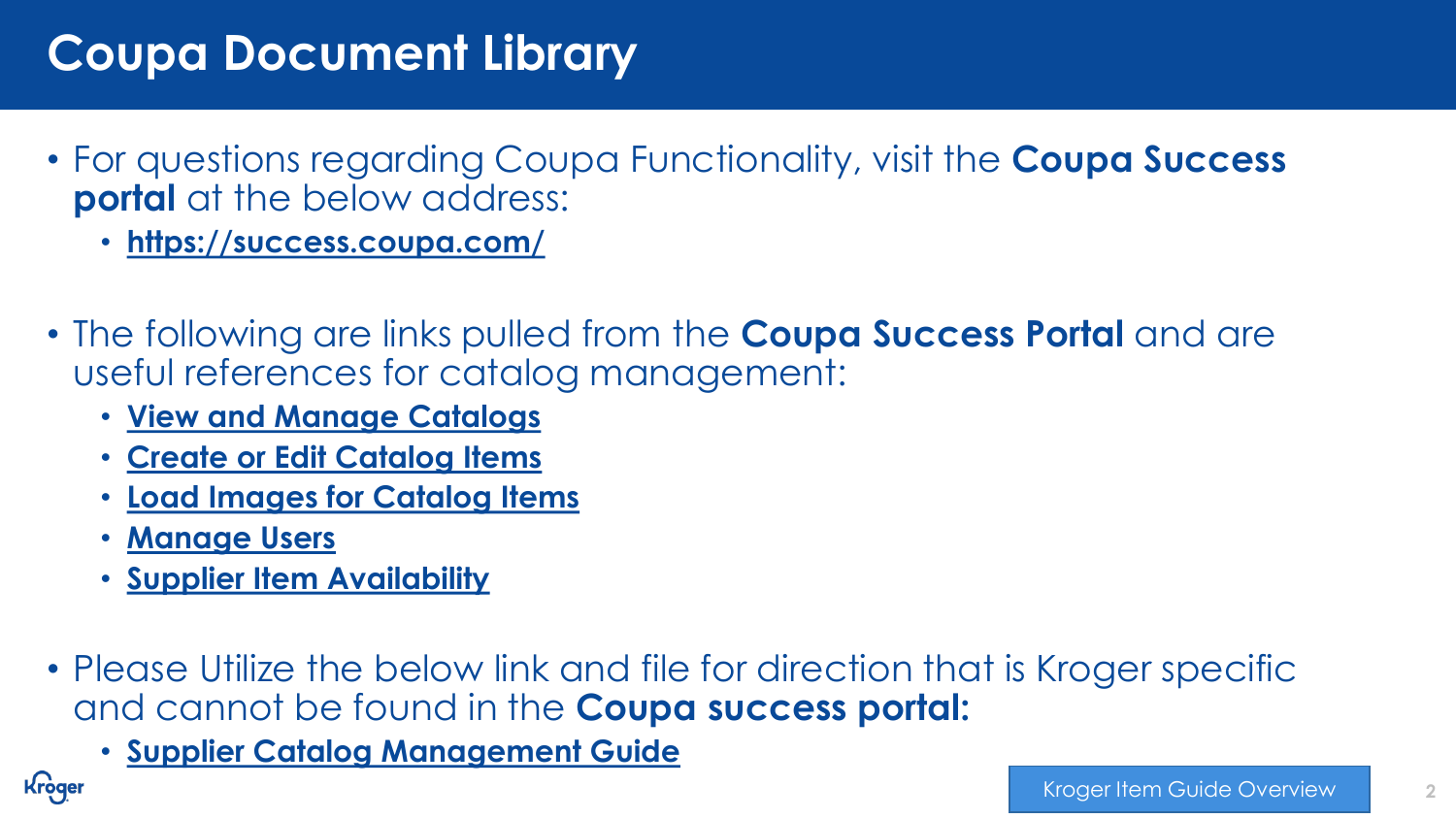**Do not delete accepted catalogs -** this creates data integrity issues

You can check catalog history at the bottom of each catalog

Adding comments to catalog is a great way to communicate through catalog approval

Do not set an availability date unless the item is backordered or Out of Stock status, this can cause catalog failure

Always check your catalogs after they have been accepted to see if there were any rejected lines within the update

**For functional support please reach out to [CoupaP2PSupport@kroger.com](mailto:CoupaP2PSupport@kroger.com)**

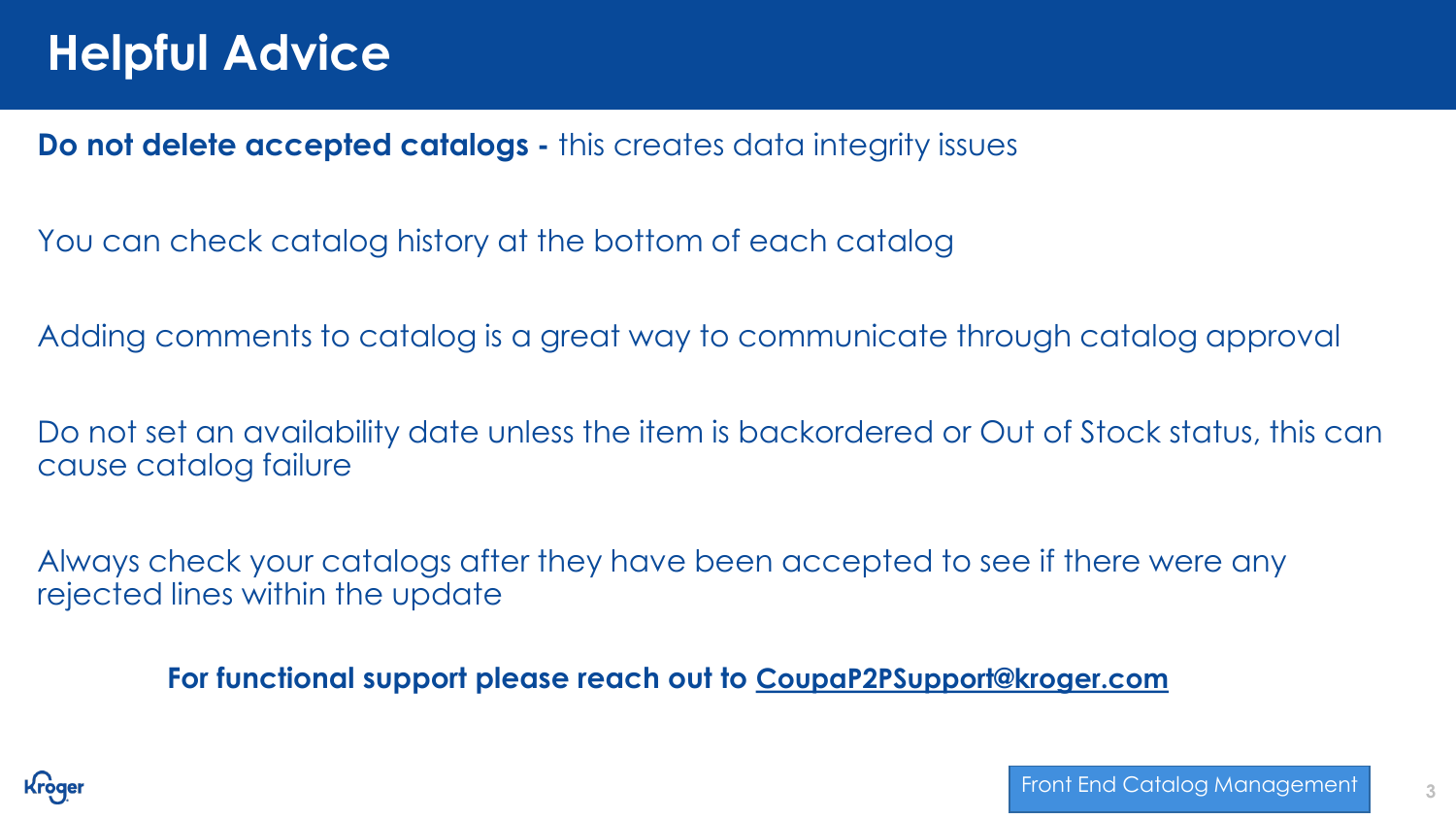# **Navigating to Catalogs**

## • Log into Coupa: **[https://supplier.coupahost.com/](https://supplier.coupahost.com/sessions/new) sessions/new**

- Navigate to **"Catalogs"** on the main ribbon
	- If you do not have visibility to this tab, reach out to your Coupa Admin for access. Directions can be found in [the following link:](https://success.coupa.com/Suppliers/For_Suppliers/Coupa_Supplier_Portal/Administer_the_CSP/02_Manage_Users) **Manage Users**



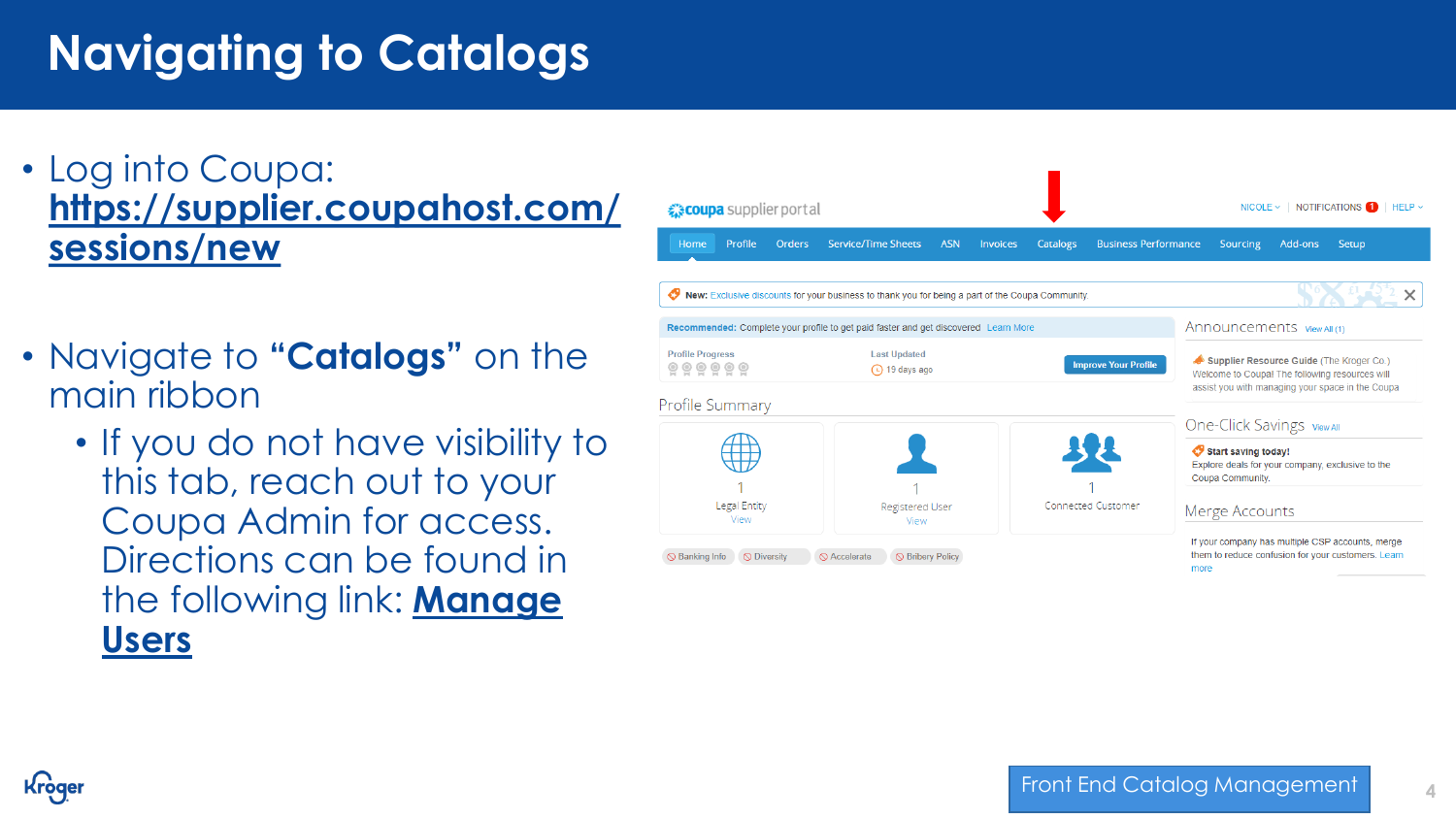# **Pulling Catalogs**

Kroae

To avoid errors, each catalog update needs to start from a new catalog pull

- Starting from a draft catalog, click **"Load from file"**
- The Bulk load Items Updates for catalog pull information will populate to allow your full catalog to be extracted
- From the **Export To** drop down, select **"CSV for Excel".** The catalog export will be emailed to you
- Apply updates to the downloaded CSV file following directions outlined in the **[Supplier Catalog Management Guide](https://www.thekrogerco.com/wp-content/uploads/2021/03/Supplier-Catalog-Management-Guide.xlsx)**



Bulk Load Item Updates for catalog pull

- Follow these steps to upload items 1. Download the CSV template, or export the current list (Based on the CSV File Field Separator in your Language and Region settings.) Download  $\sim$  or Export To  $\sim$ CSV plain (current list 2. Fill in or update t escription of the required and optional fields in the template. CSV for Excel (current list) · Fields marked wit · Each row uploaded will create a new iten . Click Start Upload and the system will attempt to load the first 6 rows from your file and show the results. 3. Load the updated file
	- Choose File No file chosen

Note: If you are loading csv files with non-English characters, please consult the following help note

**Start Upload** 

#### Front End Catalog Management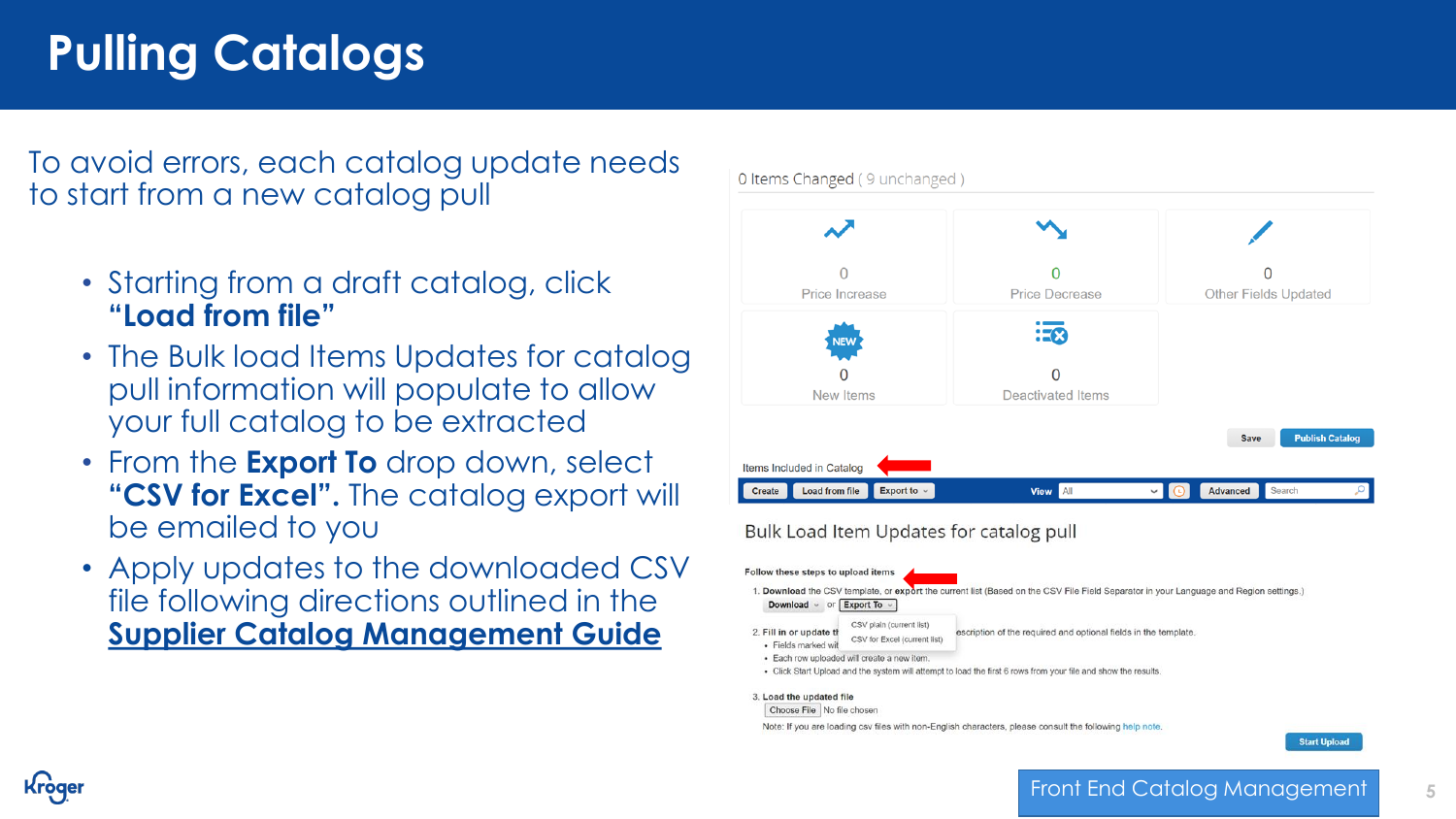# **UI Catalog Updates**

While in Draft status a catalog's content will be listed under "**Items Offered by (supplier name)"**

- To edit the item, select the **pencil icon.**  Select "**Save"** when complete
- Updated items can be found in the **"Items Included in Catalog"** section of the catalog screen

| Export to $\sim$                                 | All<br><b>View</b>                               |                                                  |      | $\checkmark$ | Search |     |                                                                        |                             |   |
|--------------------------------------------------|--------------------------------------------------|--------------------------------------------------|------|--------------|--------|-----|------------------------------------------------------------------------|-----------------------------|---|
| <b>Name</b>                                      | <b>Description</b>                               | <b>Part Number</b>                               |      |              |        |     | Price Currency UOM Purchasable Last Submitted to Buyer Catalog Actions |                             |   |
| <b>Currency counting</b>                         | Currency counting                                | Currency counting                                | 1.00 | <b>USD</b>   | Each   | Yes | 03/15/21                                                               | <b>Stuck</b><br><b>Test</b> | ◢ |
| check encoder and<br>endorser                    | check encoder and<br>endorser                    | check encoder and<br>endorser                    | 1.00 | <b>USD</b>   | Each   | Yes | 03/15/21                                                               | <b>Stuck</b><br><b>Test</b> | ◢ |
| Glass showcase (<br>Tobacco, Jewelry)            | Glass showcase (<br>Tobacco, Jewelry)            | Glass showcase (<br>Tobacco, Jewelry)            | 1.00 | <b>USD</b>   | Each   | Yes | 03/15/21                                                               | <b>Stuck</b><br><b>Test</b> | ∕ |
| indoor 3d party venue<br>kiosk (Starbucks, etc.) | indoor 3d party venue<br>kiosk (Starbucks, etc.) | indoor 3d party venue<br>kiosk (Starbucks, etc.) | 1.00 | <b>USD</b>   | Each   | Yes | 03/15/21                                                               | <b>Stuck</b><br><b>Test</b> | ◢ |
| <b>Checklanes (Booth)</b>                        | Checklanes (Booth)                               | Checklanes (Booth)                               | 1.00 | <b>USD</b>   | Each   | Yes | 03/15/21                                                               | <b>Stuck</b><br><b>Test</b> | ✔ |

#### **Currency counting Edit**

| * Name                                     | Currency counting    |                  |   |             |               |      |                            |                                                                                      |        |
|--------------------------------------------|----------------------|------------------|---|-------------|---------------|------|----------------------------|--------------------------------------------------------------------------------------|--------|
| * Description                              | Currency counting    |                  |   |             |               |      |                            |                                                                                      |        |
| * Unit of Measure                          | Each                 |                  | ◡ |             |               |      | Choose File No file chosen |                                                                                      |        |
| Purchasable V                              |                      |                  |   |             |               |      |                            |                                                                                      |        |
| <b>Manufacturer Name</b>                   |                      |                  |   |             |               |      |                            |                                                                                      |        |
| <b>Manufacturer Part</b><br><b>Number</b>  |                      |                  |   |             |               |      |                            |                                                                                      |        |
| <b>Model Number</b>                        |                      |                  |   |             |               |      |                            |                                                                                      |        |
| Legend                                     |                      |                  |   |             |               |      |                            |                                                                                      |        |
| Items Included in Catalog                  |                      |                  |   |             |               |      |                            |                                                                                      |        |
| <b>Load from file</b><br><b>Create</b>     | Export to $\sim$     |                  |   | <b>View</b> | <b>UNSPSC</b> |      | Advanced                   | Search                                                                               | مر     |
| <b>Name</b>                                | <b>Part Number</b>   | <b>Unspsc</b>    |   |             |               |      |                            | Status Change Price Price Change Currency Other Fields Changed Reject Reason Actions |        |
| <b>Currency counting</b><br><b>Updated</b> | Currency<br>counting | 44102501 Updated |   | 1.00        | 0.00 % USD    | Name |                            |                                                                                      | ☎<br>ℐ |



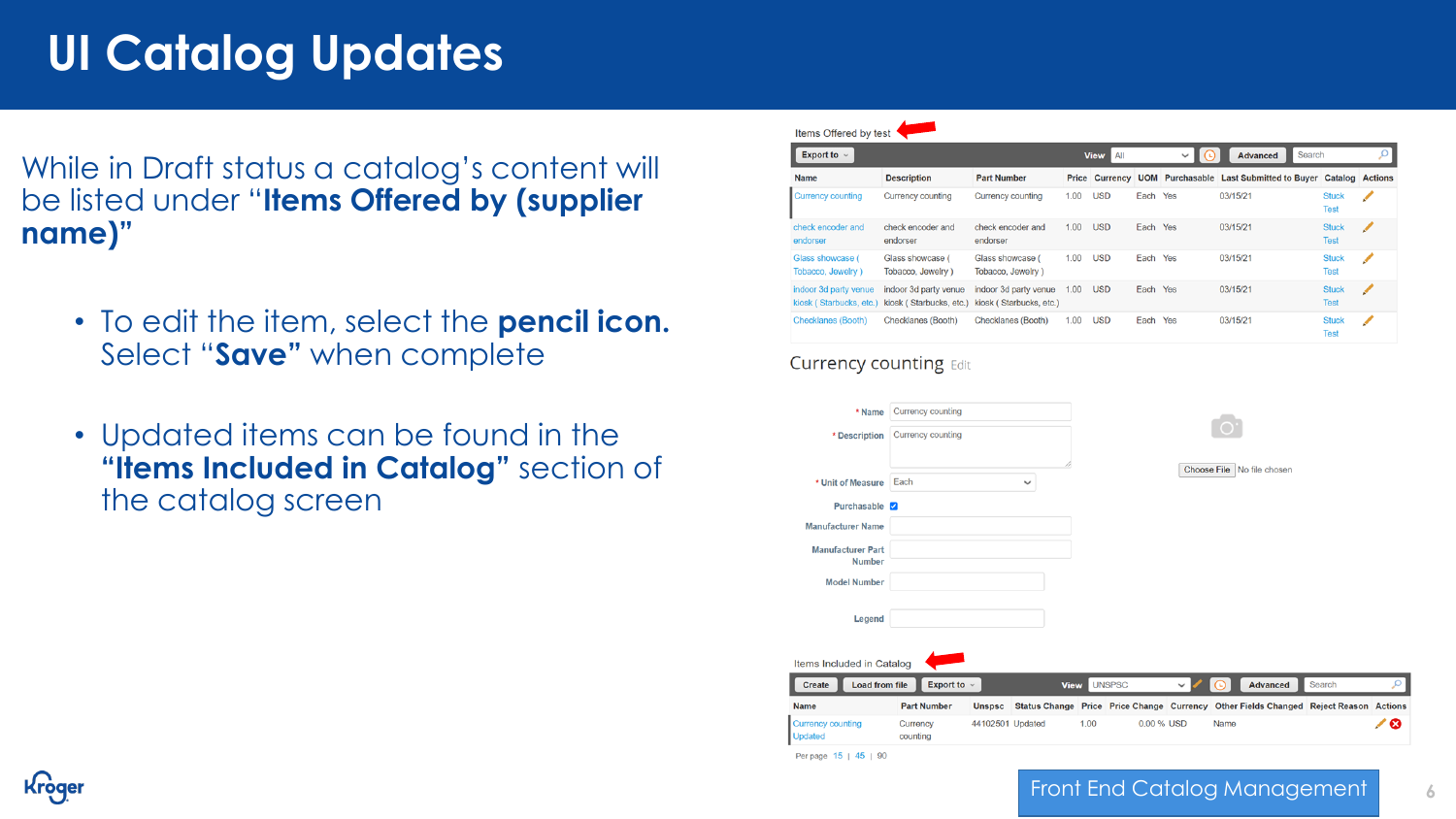# **Catalog Bulk Uploader**

To avoid errors, each catalog update needs to start from a new catalog pull

- Update the file following the directions in the **Supplier Catalog Management Guide**
- Select "**Choose File"** to load the updated file
- Select "**Start upload**"
- All items that are loaded will be listed under **Items Included in Catalog** even if no change took place on that line

#### Bulk Load Item Updates for catalog pull

#### Follow these steps to upload items

1. Download the CSV template, or export the current list (Based on the CSV File Field Separator in your Language and Region settings.) **Download**  $\sim$  or **Export To**  $\sim$ 

CSV plain (current list) 2. Fill in or update tl

escription of the required and optional fields in the template CSV for Excel (current list) · Fields marked wit

- · Each row uploaded will create a new item
- Click Start Upload and the system will attempt to load the first 6 rows from your file and show the results

#### 3. Load the updated file

Choose File No file choser

Note: If you are loading csv files with non-English characters, please consult the following help note.

**Start Upload** 

**7**

#### Items Included in Catalog

| <b>Load from file</b><br>Create     | <b>UNSPSC</b><br><b>View</b>  |                  |  | <b>Advanced</b><br>(L) | Search       |                                                                                      |  |     |
|-------------------------------------|-------------------------------|------------------|--|------------------------|--------------|--------------------------------------------------------------------------------------|--|-----|
| <b>Name</b>                         | <b>Part Number</b>            | <b>Unspsc</b>    |  |                        |              | Status Change Price Price Change Currency Other Fields Changed Reject Reason Actions |  |     |
| Currency counting<br><b>Updated</b> | Currency counting             | 44102501 Updated |  | 1.00                   | $0.00\%$ USD | Name, Uom                                                                            |  | ╱ ⊗ |
| check encoder and<br>endorsers      | check encoder and<br>endorser | 44101900 Updated |  | 1.00                   | $0.00\%$ USD | Name                                                                                 |  | ╱ ⊗ |

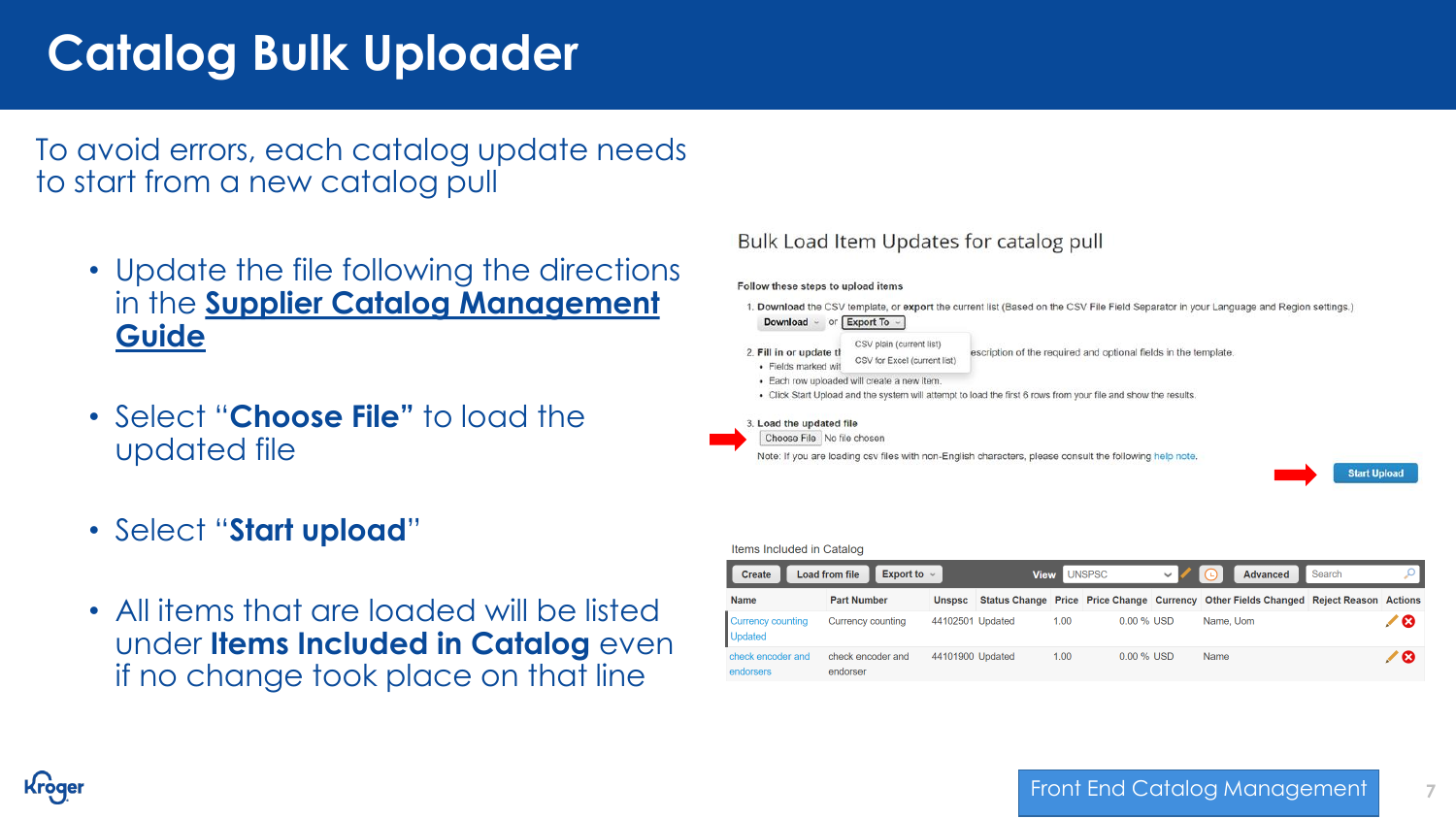# **Start and Expiration Date**

## **Start Date**(not required):

- This is the date that the catalog will go into effect
- Once Accepted that date cannot be changed
- Catalog changes will only take effect after the selected date arrives, and the catalog cannot be edited while in pending activation status

## **Expiration Date**(not required):

- This is the date where this catalog's contents are no longer purchasable
- The items will become visible again if they are included on a new catalog update

*Note: The catalog will not active if the Start date is on or before Expiration date*

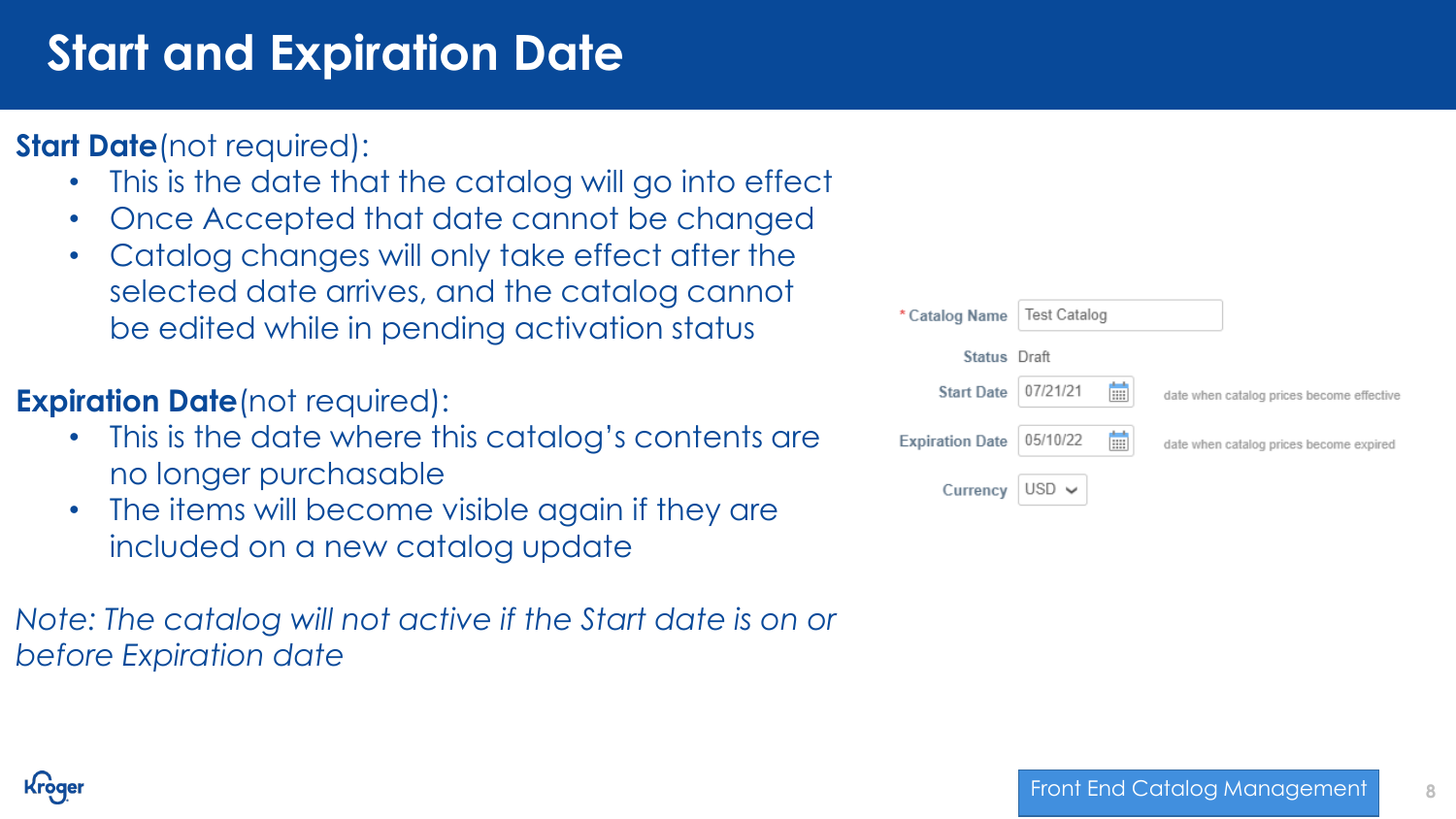# **Submitting the Catalog**

A catalog will not be visible to Sourcing until the catalog has been **submitted** and is in **pending approval status**

- Select "**Submit for Approval**" to submit a catalog update
- Enterprise Sourcing will review the request and either approve or reject based on the catalog's content



2 Items Changed (125 unchanged)

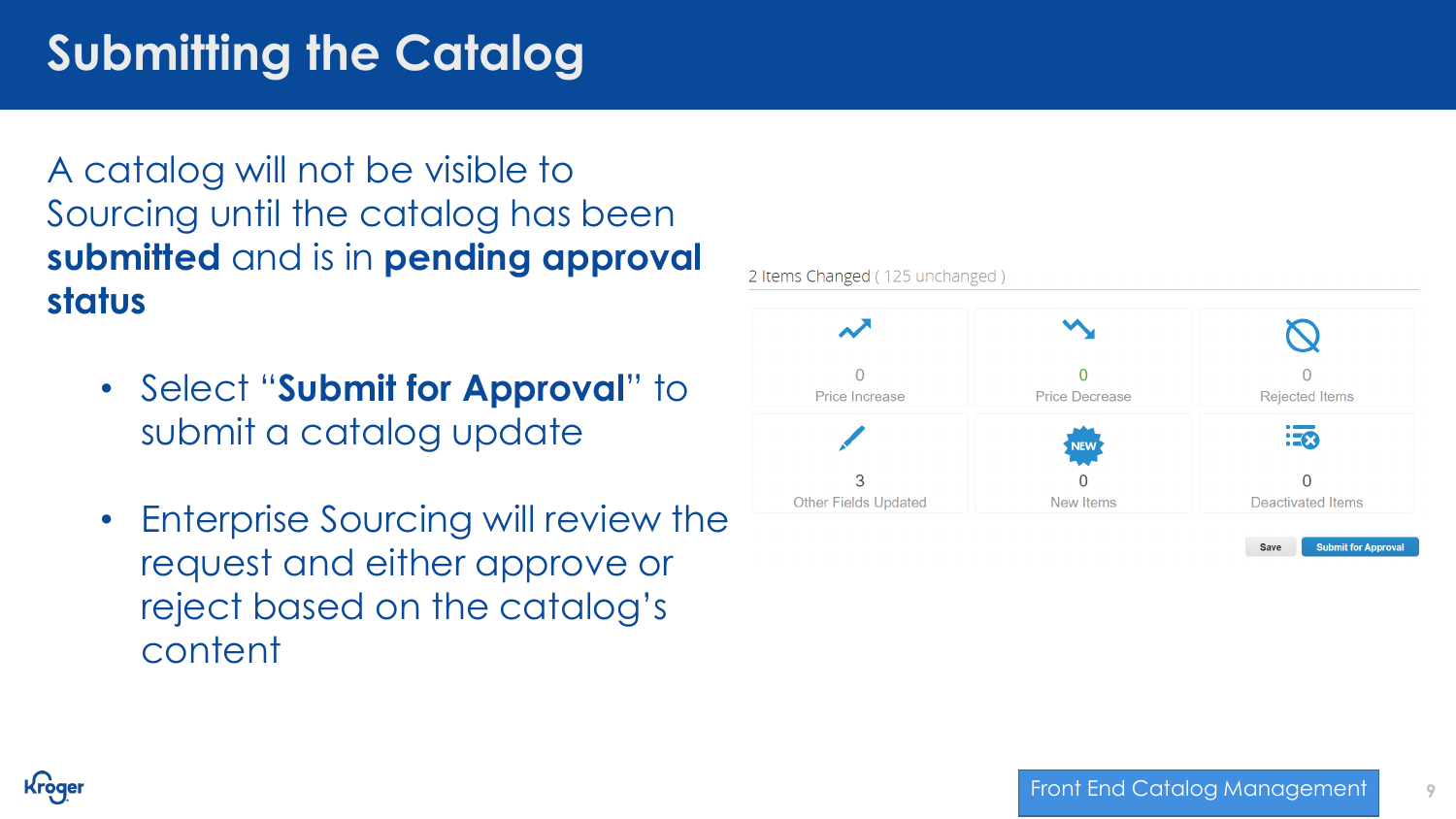# **Partially Rejected Catalogs**

Sourcing can partially reject catalogs based on their content

- The catalog will appear as accepted in the catalog tab but could have rejected lines
- Accepted Catalog lines will need to be updated in a new catalog update
- Rejected lines need to be updated on a separate catalog update so the lines can be reviewed and approved

**Status** Accepted by Customer **Start Date None** End Date None

Items Included in Catalog

| Export to $\sim$<br><b>View</b> |                    |                      |       |                       |     | $\checkmark$                | Advanced | Search               |                |
|---------------------------------|--------------------|----------------------|-------|-----------------------|-----|-----------------------------|----------|----------------------|----------------|
| Name                            | <b>Part Number</b> | <b>Status Change</b> | Price | Price Change Currency |     | <b>Other Fields Changed</b> |          | <b>Reject Reason</b> | <b>Actions</b> |
| item 2                          | item 2             | Rejected             | 3.00  | 50.00 % USD           |     |                             |          | Price increase       |                |
| ltem.                           | Item 1             |                      | 2.00  |                       | USD |                             |          |                      |                |

Per page 15 | 45 | 90

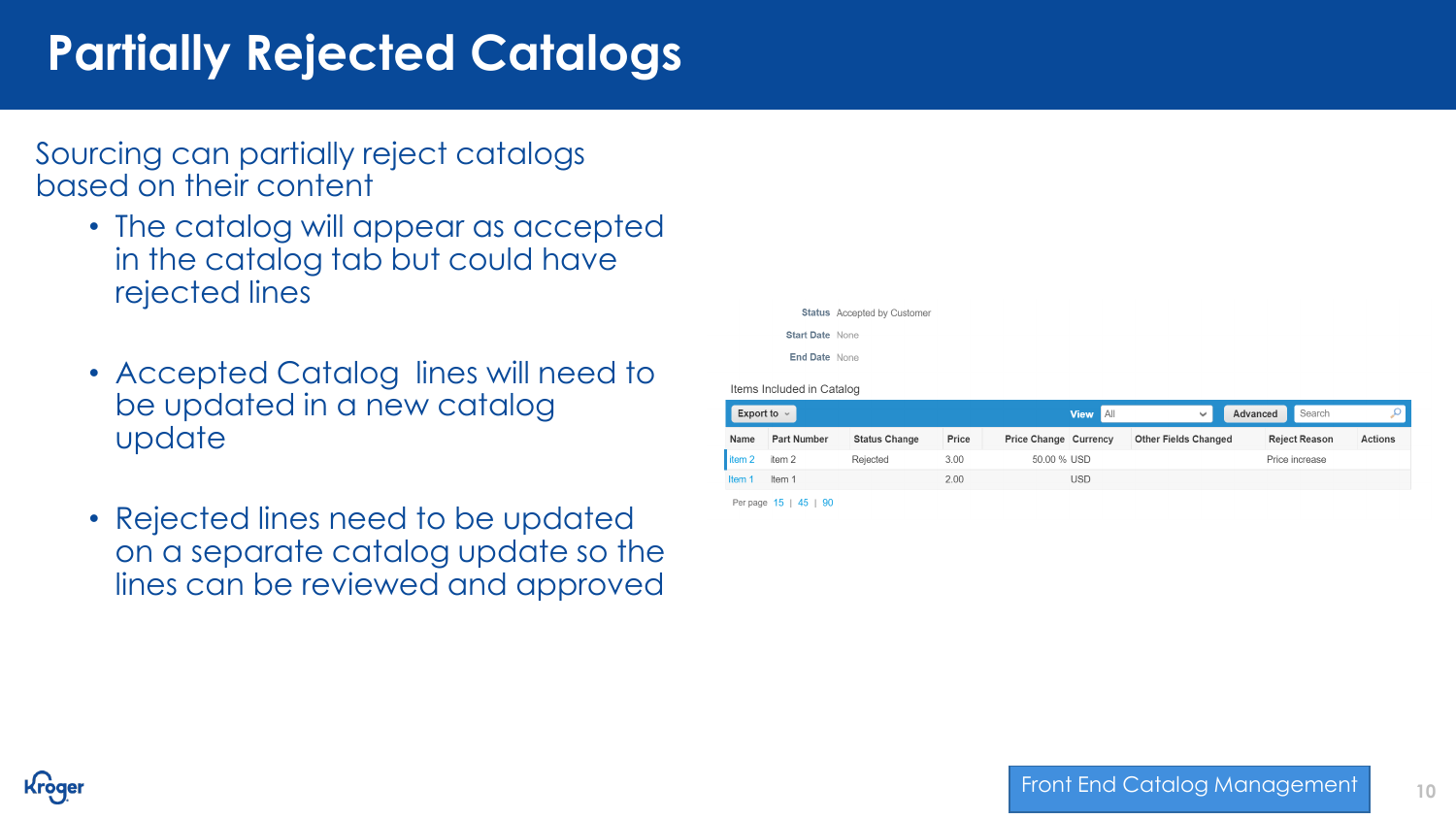# **Partially Rejected Catalogs - Creating a view**

To quickly access partially rejected catalogs, it is recommended to set up a view

- In the catalog go to "**Create View"**. Selecting this will take you to a new page where you can create your specific view
- **Name** your view
- To set visibility permissions for who in your organization can view it, Select the appropriate radio button: **Only Me or Everyone**

| Items Included in Catalog |                    |                      |       |                              |                                                   |                             |  |                      |                |
|---------------------------|--------------------|----------------------|-------|------------------------------|---------------------------------------------------|-----------------------------|--|----------------------|----------------|
| Export to $\sim$          |                    |                      |       |                              | <b>Create View</b><br><b>View</b><br>$\checkmark$ |                             |  | Search               |                |
| Name                      | <b>Part Number</b> | <b>Status Change</b> | Price | <b>Price Change Currency</b> |                                                   | <b>Other Fields Changed</b> |  | <b>Reject Reason</b> | <b>Actions</b> |
| litem <sub>2</sub>        | item <sub>2</sub>  | Rejected             | 3.00  | 50.00 % USD                  |                                                   |                             |  | Price increase       |                |
| ltem 1                    | Item 1             |                      | 2.00  |                              | <b>USD</b>                                        |                             |  |                      |                |

#### Editing data table view



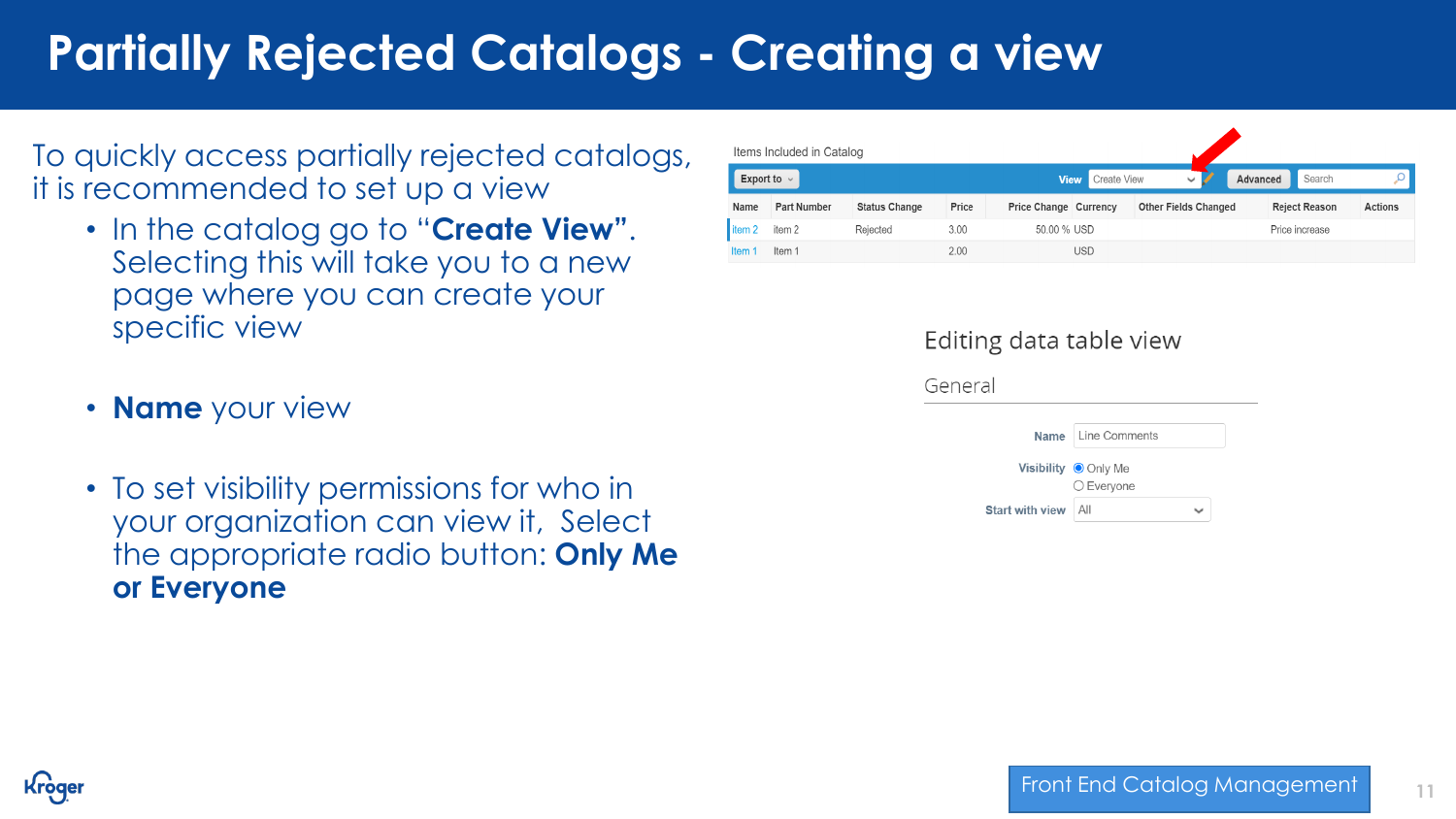# **Partially Rejected Catalogs - Creating a view**

- Under Selected Columns include the column header "**Comment"**
- Select "**Save**" to create the view
- After Saving, all line level comments will be visible for review

| <b>Selected Columns</b> |
|-------------------------|
| Comment                 |
| Name                    |
| Part Number             |
| Status Change           |
| Price                   |
| Price Change            |
| Currency                |
| Other Fields Changed    |
| Reject Reason           |
| Actions                 |

Items Included in Catalog

| Export to $\sim$ |        |                    |                      |       |                              | <b>View</b> Line Comments | $\backsim$ $\backsim$       | Advanced | Search               |                |
|------------------|--------|--------------------|----------------------|-------|------------------------------|---------------------------|-----------------------------|----------|----------------------|----------------|
| Comment          | Name   | <b>Part Number</b> | <b>Status Change</b> | Price | <b>Price Change Currency</b> |                           | <b>Other Fields Changed</b> |          | <b>Reject Reason</b> | <b>Actions</b> |
| Wrong price      | item 2 | item 2             | Rejected             | 3.00  | 50.00 % USD                  |                           |                             |          | Price increase       |                |
| None             | Item   | Item 1             |                      | 2.00  |                              | <b>USD</b>                |                             |          |                      |                |

There are several valuable fields within create view that can assist with catalog creation and management. Try some options to create a view that is best fit for you.

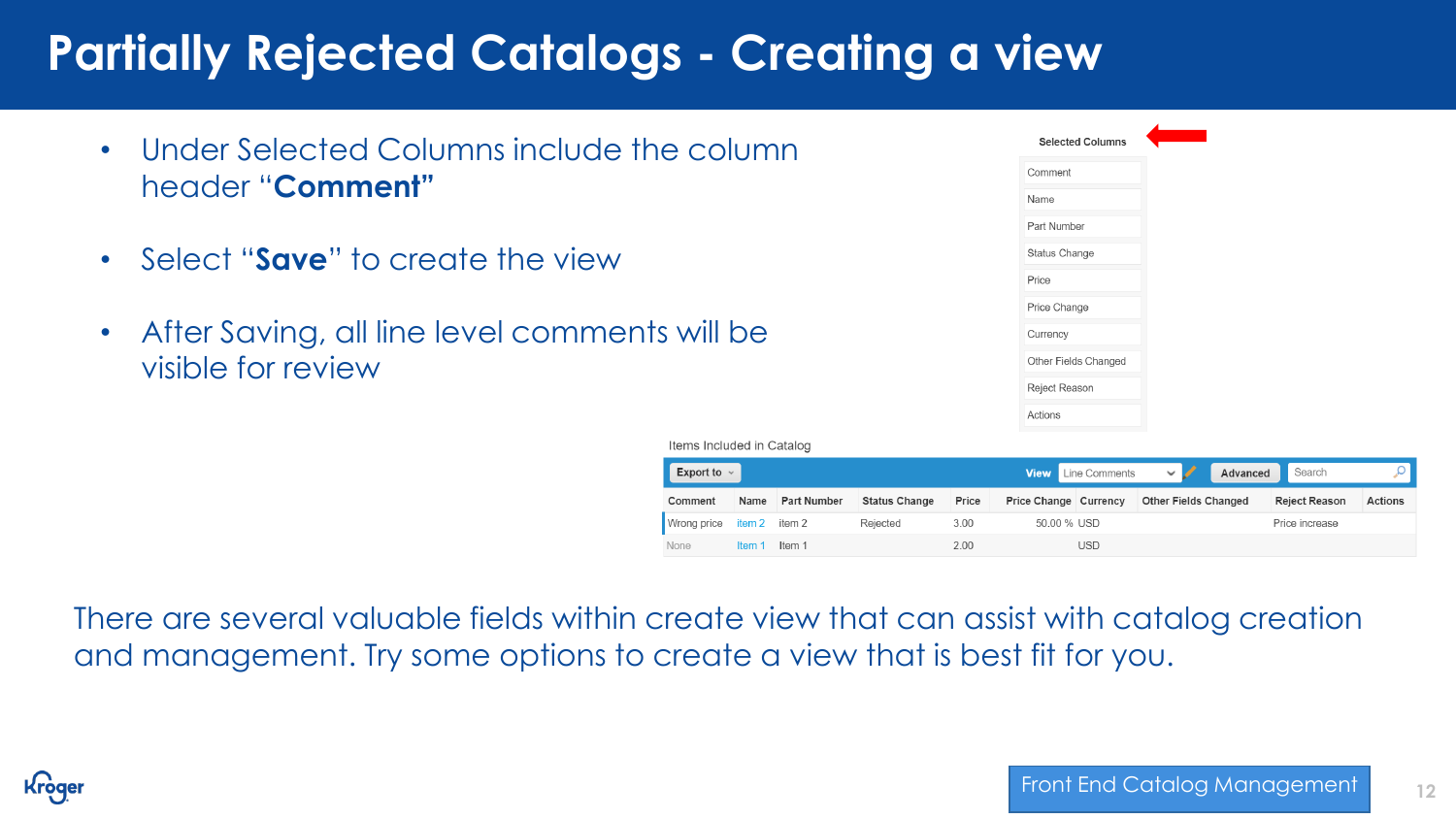# **Updates with Priority**

- Catalog approval is triggered by all items included in the catalog
- If a small group of items need to be reviewed with high priority, **only include those items as the catalog update**
	- Separating high priority items prevents unnecessary review and allows for targeted approvals
- You may have multiple catalog updates pending at the same time
	- Ensure that the update requests do not share items

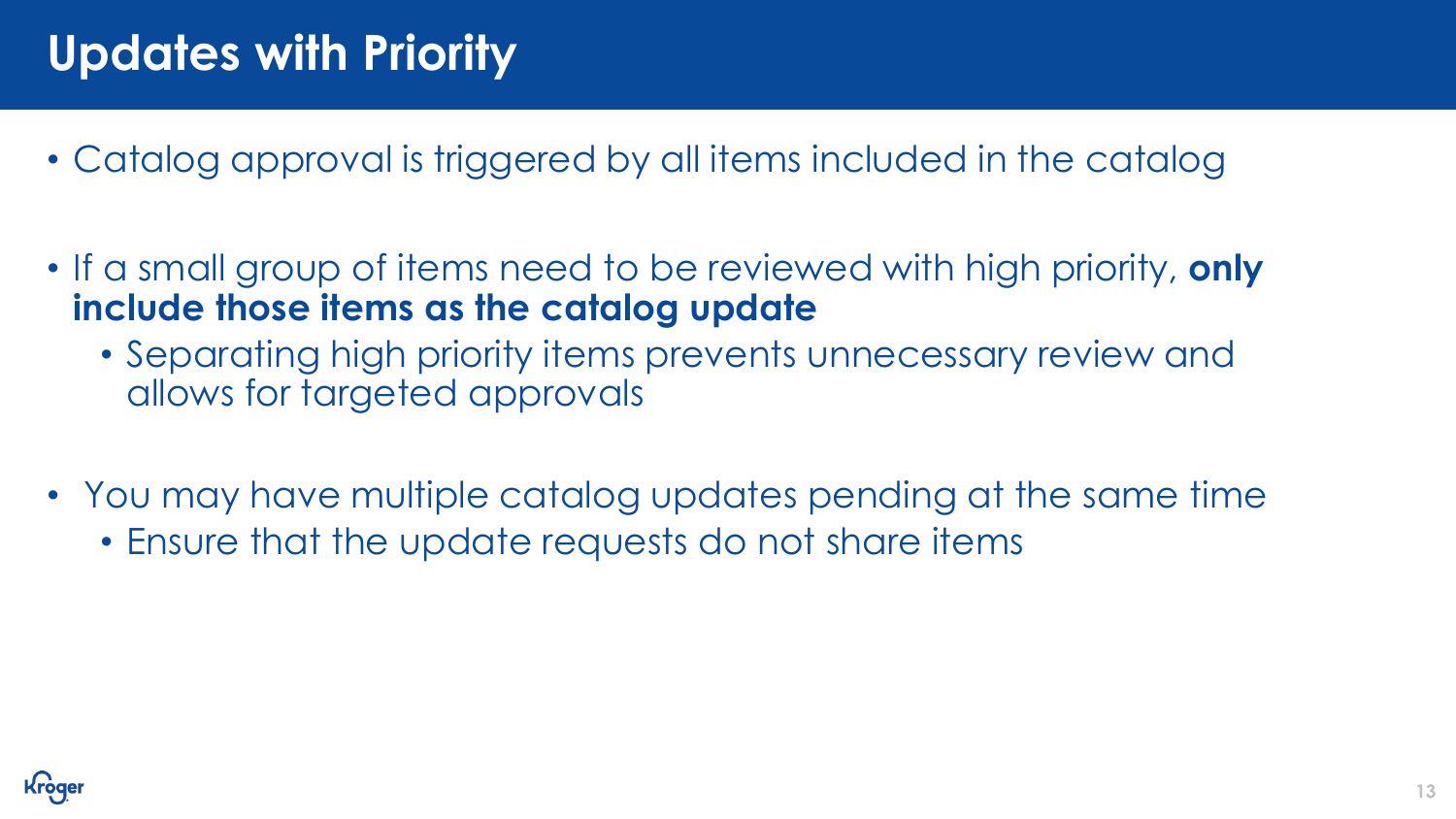# **Scientific Notation and Catalogs**

Items with a long numerical value have the risk of Coupa displaying them in scientific notation when loaded to Coupa.

• *Example*: 819703013169 could present as 8.197E+9 as the part number

To avoid this, ensure that there are no cells that are displaying in scientific notation on the excel file before uploading to Coupa

Coupa will treat the update as if it were a part number change and create a duplicate

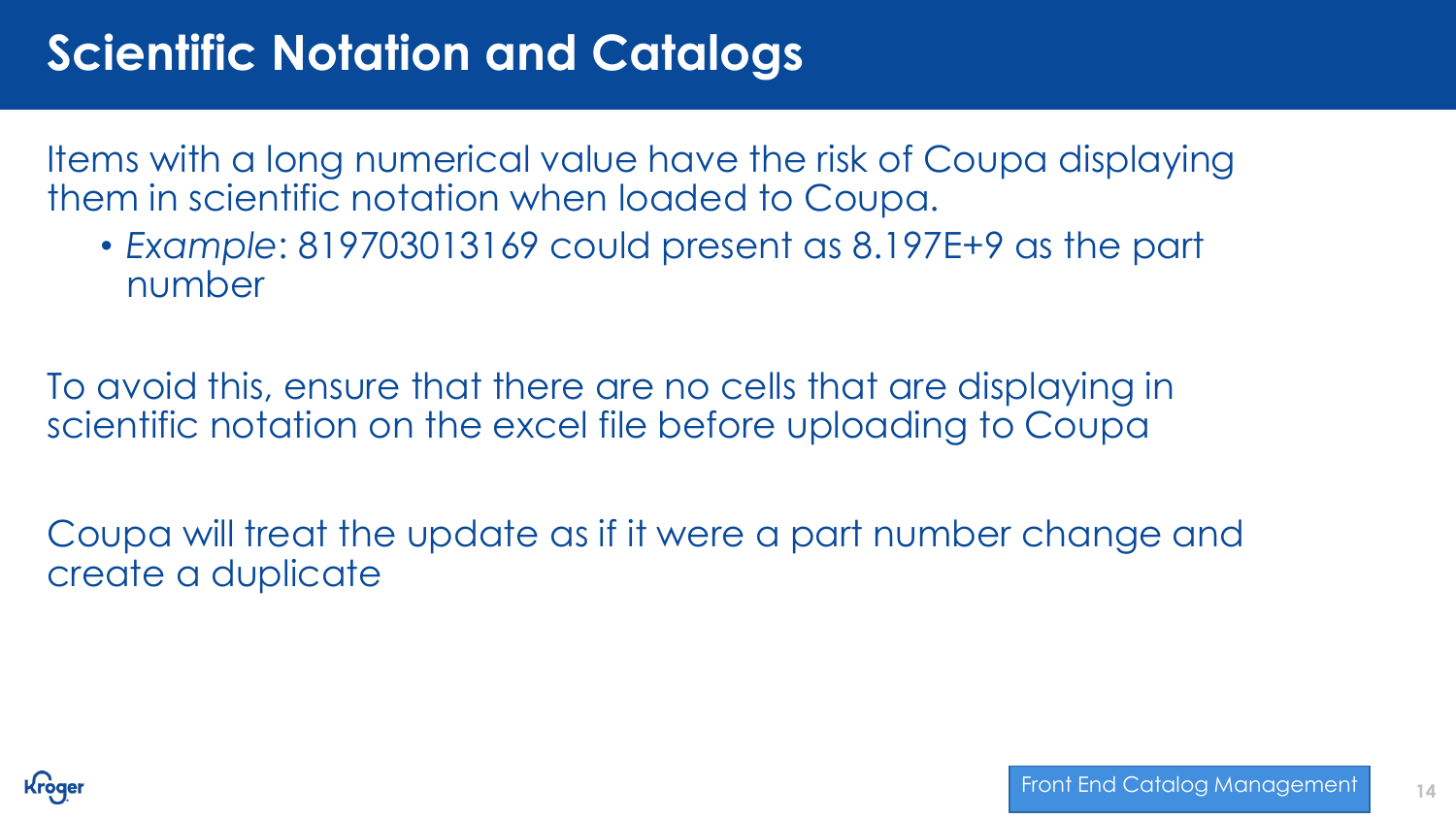## **Item Images**

Item images are required for all items. There are two ways to update the catalog to include them:

## **1. User Interface update**

• Best option small updates and the image is saved on your computer

## **2. Bulk uploader update**

• Best option for large updates where the images can be linked to on a hosted page

For additional questions see the below link to Coupa Success portal: **[Load Images for Catalog Items](https://success.coupa.com/Support/Docs/Core_Apps/Procurement/Catalogs_and_Items/Catalogs/Load_Images_for_Catalog_Items)**

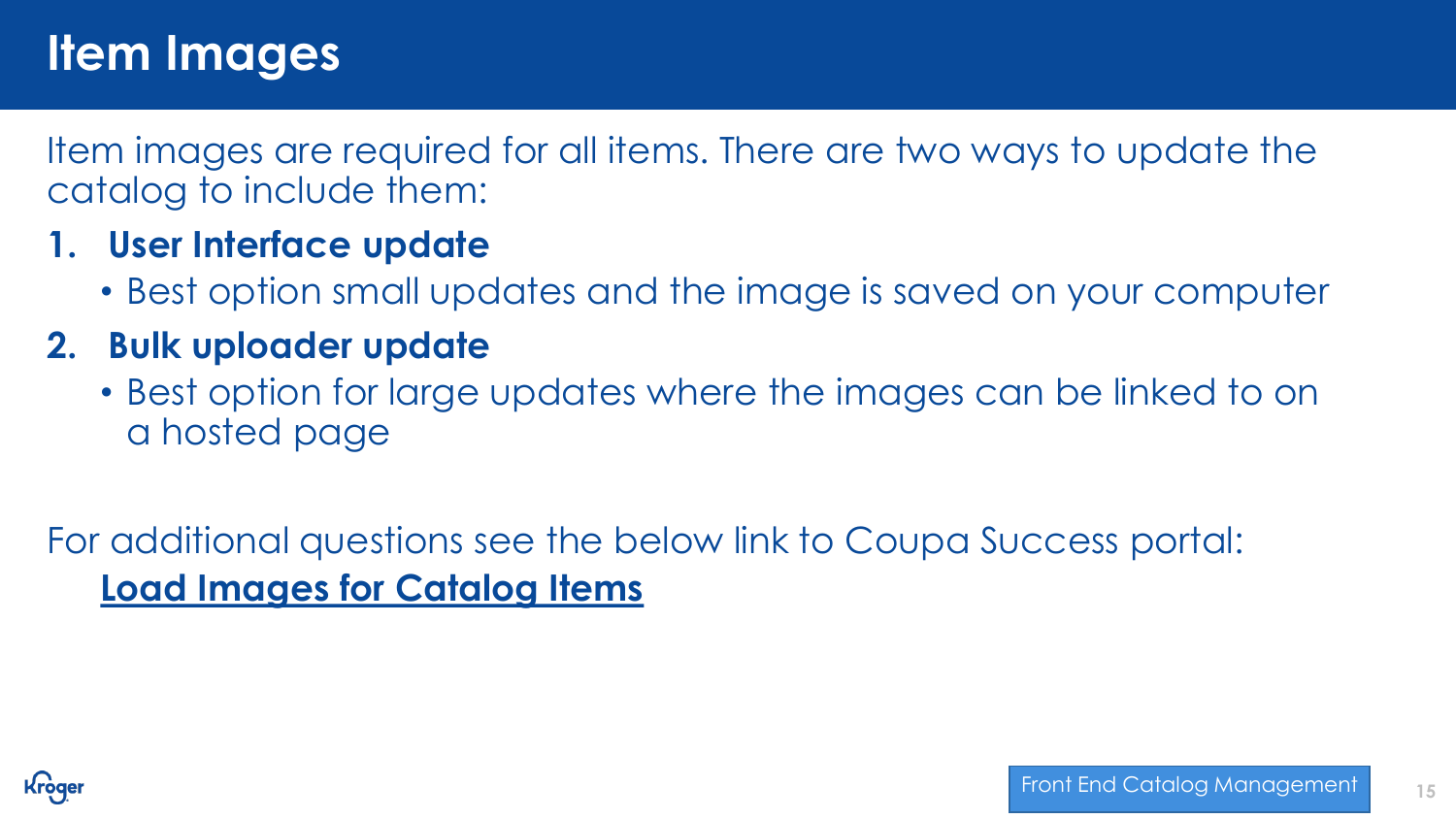# **Updating Images Through UI**

- To update an image, select the **pencil icon**
- Select "**Choose File**"
- A pop-up window will appear to select the image from your computer
- Select the appropriate image
- Select "**Save**" at the bottom of the page



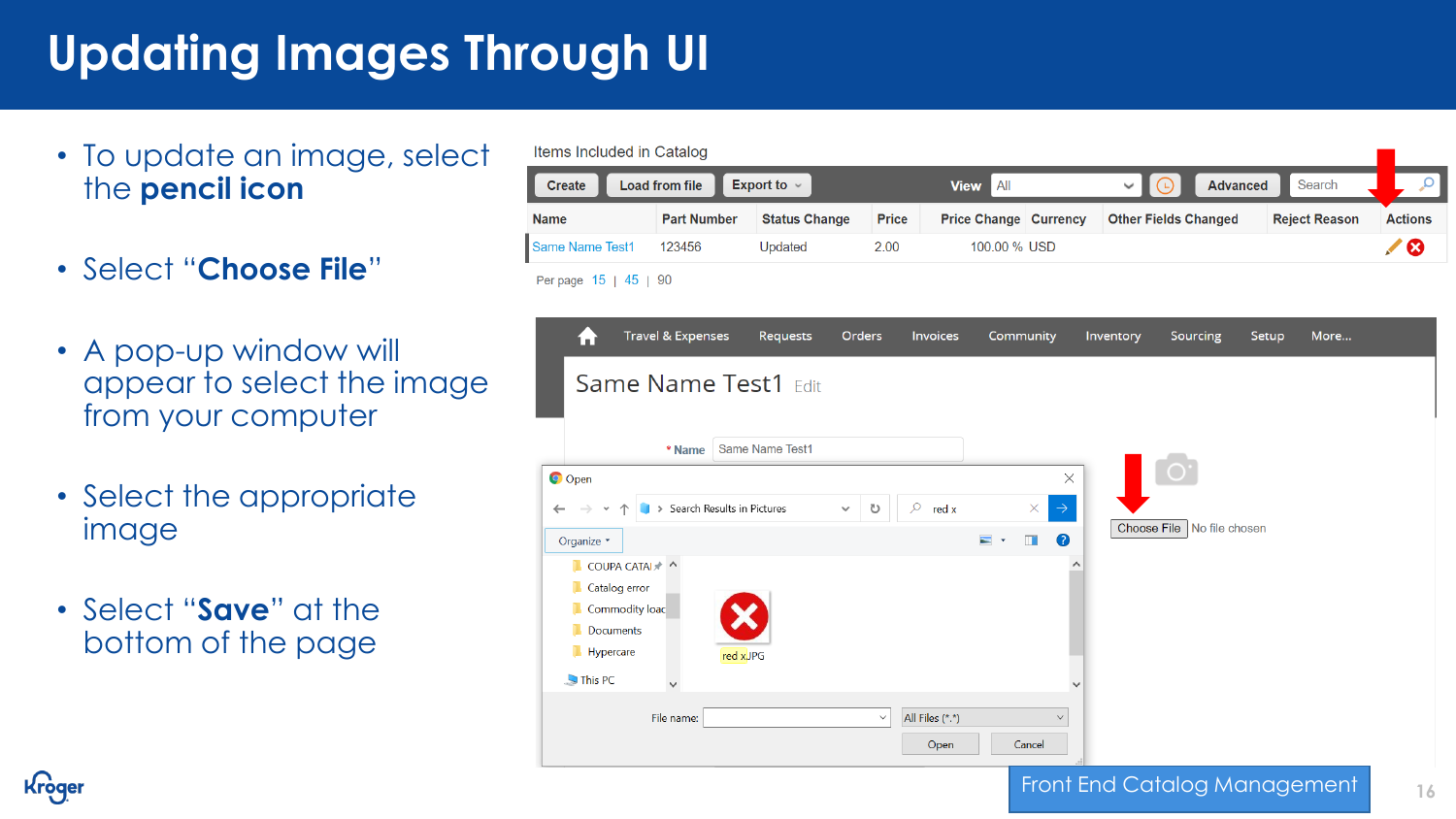# **Item Images Bulk Uploader**

- Export your catalog using methods previously shared in this document
- Provide a link to a hosted image location and paste into column "AP" on the excel file
	- To find the image URL right click the image you would want to use and click copy image address
	- The link must only be of the image otherwise this method will not work
- Once accepted by Sourcing, Coupa will host the image. This means updates to the original URL will not impact Coupa's Image

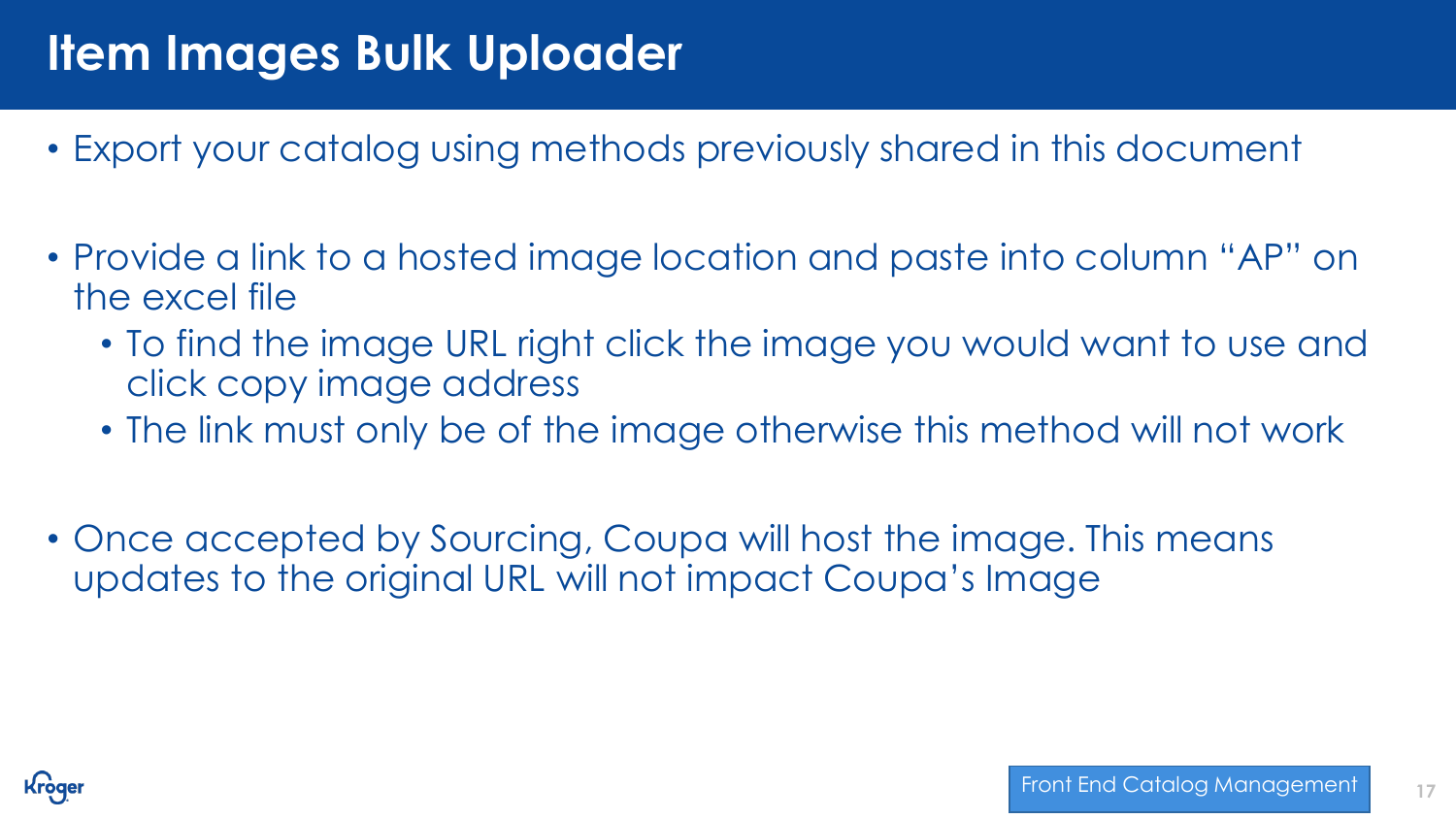# **UNSPSC Code**

UNSPSC Code is a required field for all catalog items

- Apply the UNSPSC code located next to "Selectable Commodity" in the Supplier Catalog Management Guide
- Each item needs to have a code from this list. You may use the same code as many times as you like but it must be from the shared list
- Please ensure you only use UNSPSC codes from this table for managing your catalog updates
- You can provide this update either through the catalog bulk loader (found in column J of the bulk loader file) or you may update the item through the user interface by selecting the pencil icon next to the item
- Important to note in the supplier catalog management guide file:
	- In the Tab "UNSPSC Code Commodity Map" you can filter Level columns (A-D) to assist with navigating. It is recommended to filter from left to right as this will narrow your search. Once the ideal code is determined use the UNSPSC code found in column F for your update
	- An accurate UNSPSC Code selection will ensure a smooth catalog review

## **If you need assistance, please reach out to your Kroger category manager**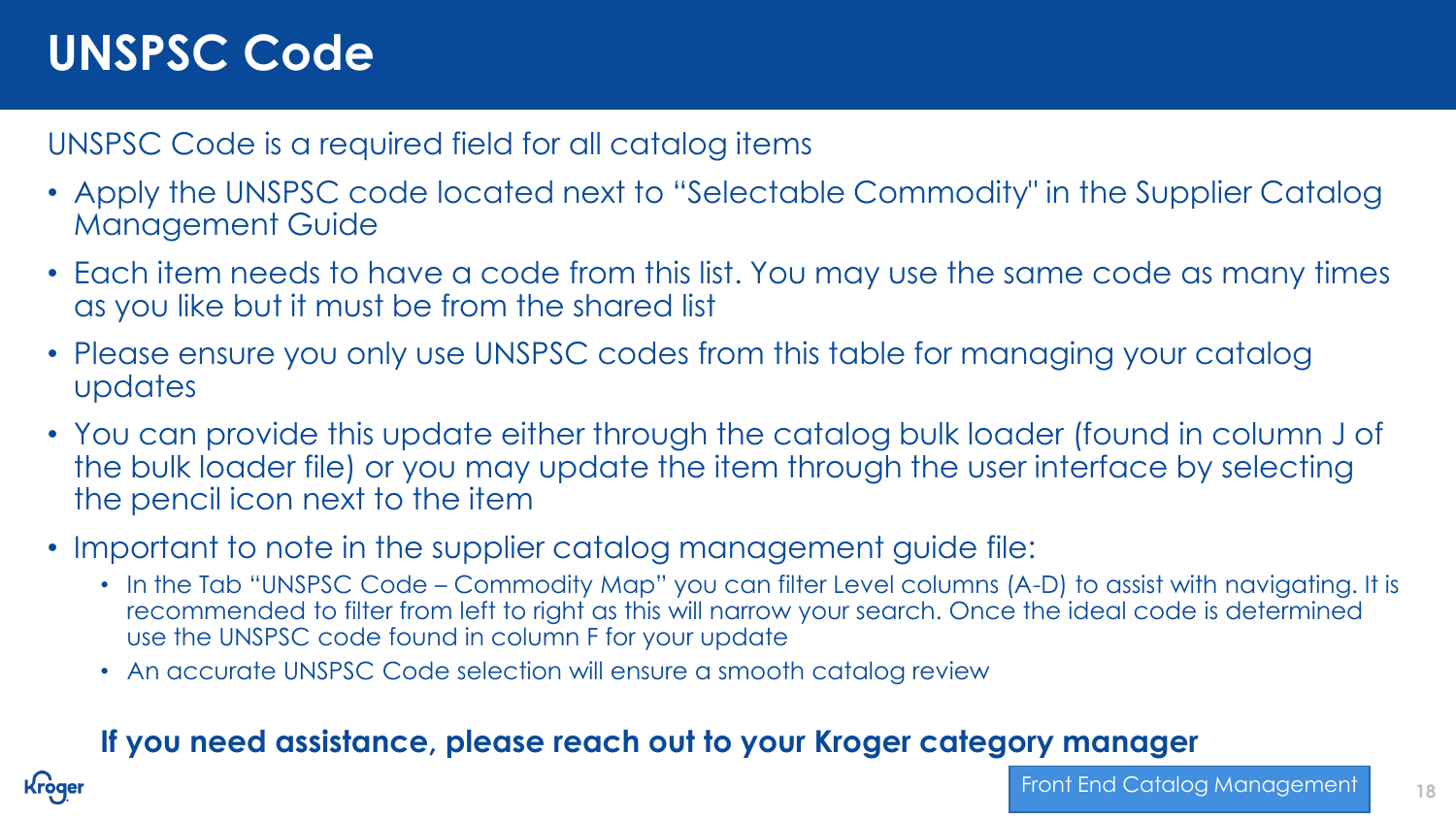# **Important Catalog Fields**

#### **Item Number**

- Coupa automatically assigns this number to new items shortly after the catalog is accepted. If this field is blank during catalog submission Coupa will view your update as if you were attempting to create a new item
- **Do not change the value in this field this will cause catalog failure**

#### **Part Number/Auxiliary Part Number**

- If either of these fields are changed Coupa will view that change as if you were attempting to add a new part number. This will create duplicate items
- If these values need updated, please reach out to your respective Kroger category manager/Analyst for assistance

#### **UOM**

• Coupa WILL NOT allow suppliers to update Unit of Measure once and item has been accepted. If a change is needed, please reach out to your Kroger category manager or analyst for assistance

#### **Availability/Availability Date**

- Please review link for detail: **[Supplier Item Availability](https://success.coupa.com/Support/Releases/31/New_Features/Core_Apps/Procurement/Supplier_Item_Availability)**
- Do not set an availability date unless the item is backordered status, this can cause catalog failure
- Setting availability to out of stock will cause the item to be visible in Coupa but not orderable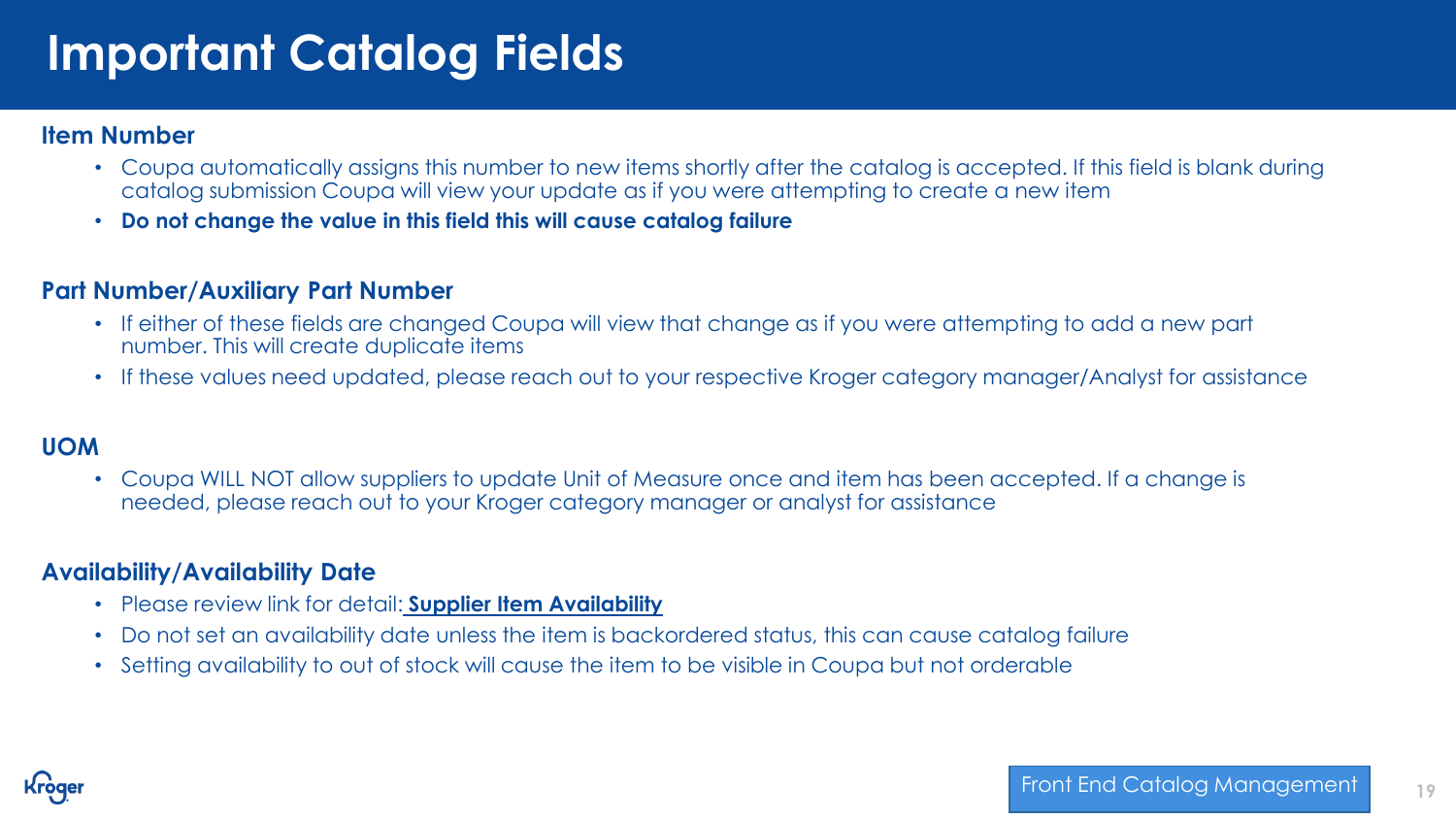# **Catalog Status**

#### **Accepted**

- Catalog Changes have been accepted by Sourcing and are reflected in Coupa
- Review catalog once approved to identify if any individual line items have been rejected and need to be resubmitted in a separate update (changes cannot be submitted through an accepted catalog)

## **Deleted**

• Do not delete accepted catalogs this will create data integrity issues

## **Draft**

• Catalog has not been submitted for sourcing review and is not viewable by sourcing

## **Failed**

**Kroger** 

- Catalog failed to integrate into the Coupa items table
- Reach out to your category manager/analyst for support

#### **Pending**

• Catalog is in review with Sourcing

## **Pending Activation**

- Catalog has been accepted and will go into effect when the start date listed on the catalog is reached
- Catalog Cannot be edited or rejected while in this status

#### **Rejected**

- Catalog changes were rejected in total by Sourcing. Edit and resubmission may be necessary
- Check and View rejected catalogs from your email or Coupa notifications for full rejection visibility